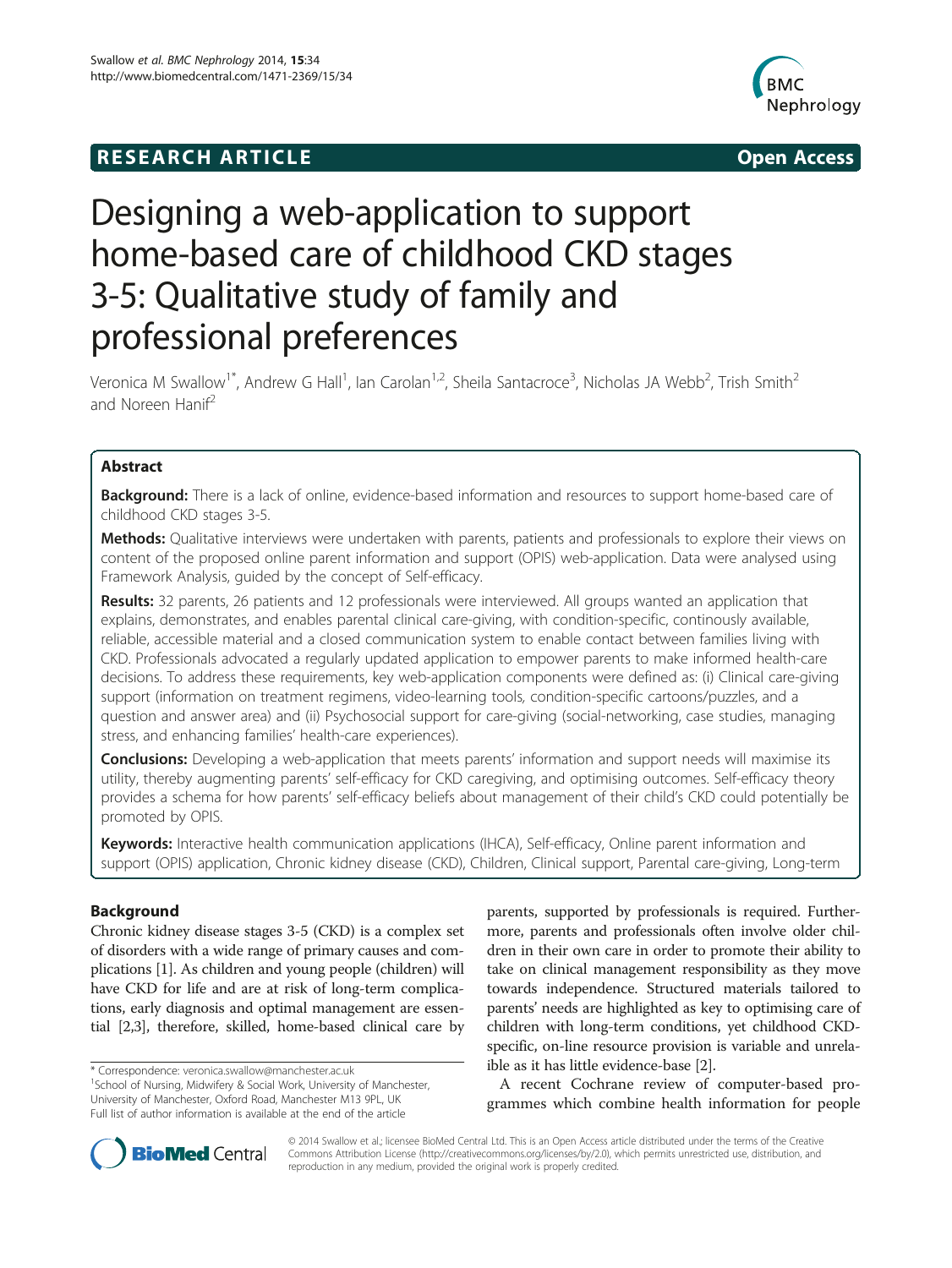with chronic diseases with online peer support, decision support, or help with behaviour change, found they improved users' knowledge, social support, health behaviours and clinical outcomes, and were more likely than not to improve users' self-efficacy [\[4\]](#page-11-0). There are changing trends in internet use, a dearth of research on what parents think about existing formats of on-line information and support, and a 'digital divide' between those who do/do not have internet access [\[5\]](#page-11-0). These factors mean that we need a detailed examination of what on-line support individual parents use, would like, and how they and their children think it could best be delivered to meet parents' variable needs.

In recent research investigating parents' views of managing childhood CKD, some parents found it challenging to take responsibility for delivering complex aspects of care such as multiple medications via different routes, nasogatric tube feeding, peritoneal dialysis and a restrictive 'renal diet'. Parents described how they participated in MDT-led, hospital and home based learning and assessment that was both planned (involving allocated clinical lessons and tasks) and spontaneous (in response to current clinical situations) [\[6](#page-11-0)]. If parents experienced difficulty processing health information (a concept defined as Health Literacy [\[7](#page-11-0)]) this sometimes meant they did not recognise important clinical changes, potentially contributing to impaired kidney function for their child. However, some parents were reluctant to acknowledge comprehension difficulties in case their parenting skills were criticised by professionals [[8\]](#page-11-0), thus increasing their likelihood of web-searching for CKD specific information and support. Parents wanted to be empowered to safely and effectively manage clinical responsibilities at home [[9\]](#page-11-0), with fathers and mothers often having differing information and support needs [\[10](#page-11-0)].

While parents of children with CKD positively evaluated professionals' face-to-face, telephone and email support, they also identified a need for continuously available, accessible, reliable on-line support to empower them to deal with uncertainties as they arise [\[8](#page-11-0)]. Parents also indicated a need to enhance self-efficacy (the extent to which they perceive themselves capable of performing a specific set of tasks [\[11\]](#page-11-0)) in caring for their child and minimise the need to 'bother' renal professionals (for example at night or weekends) for reminders or advice. Some parents purchased computers specifically to search the internet for CKD-specific information, and as children use the internet at an increasingly young age, some being more confident at this than parents, some parents relied on children's help to seek online CKD-specific information [\[8\]](#page-11-0). However, parents and moreover children can have difficulty discerning trustworthy sources of online information from those that are not. Therefore, involving families in creating and evaluating new on-line material that is reliably available and trustworthy should help meet parents' needs and preferences.

The research reported here is the initial phase of a larger study that is developing and evaluating an online parent information and support (OPIS) application for parents of children with CKD stages 3-5 [\[12](#page-11-0)]. Working with patients, parents and the multidisciplinary team (MDT) in one UK children's kidney unit, the project aims are: Phase 1, to identify desirable components for OPIS; Phase 2, to develop resources that address the identified needs; and Phase 3, to conduct a pilot, feasibility randomised controlled trial of usual professional support versus usual support supplemented by OPIS to inform a future protocol for a full national trial of OPIS.

# Theoretical framework

Because of the need identified in the literature for individual support for parents of children with long term conditions [\[10,13,14](#page-11-0)], as well as family-management support [[15](#page-11-0)], and because computer based programmes are more likely than not to improve users' self-efficacy, we used Bandura's Self-efficacy theory [[11](#page-11-0)] to help organise and explain our findings in this initial phase of web-application development. The theory proposes that an individual's belief in their own self-efficacy comes from four main informational sources: mastery experiences (i.e., practice, role play), vicarious experiences (i.e., observing others enacting the behaviours), verbal persuasion (i.e., listening to others explaining the way they successfully manage certain experiences), and physiological (i.e., rapid heart rate) and affective (i.e., anxiety) states. In the context of developing a web-application for parents of children with CKD, self-efficacy theory, therefore, provides a schema for how parents' self-efficacy beliefs about family self-management of their child's CKD could potentially be promoted by OPIS [[11](#page-11-0)].

# Methods

# Design

This article describes the analysis of data obtained during qualitative interviews in Phase 1 in which parents, patients and professionals talked about the types and forms of information they would like included in OPIS. These results are being used in Phases 2 and 3 when developing and evaluating OPIS.

# Study setting

The research was undertaken in a children's kidney unit in the North of England, part of a network of 13 units in the United Kingdom.

# Ethical approval

Approval to conduct the study was obtained from the NHS Research Ethics Committee (Reference: 11/N/W/0268) and the NHS Trust Research and Development Department.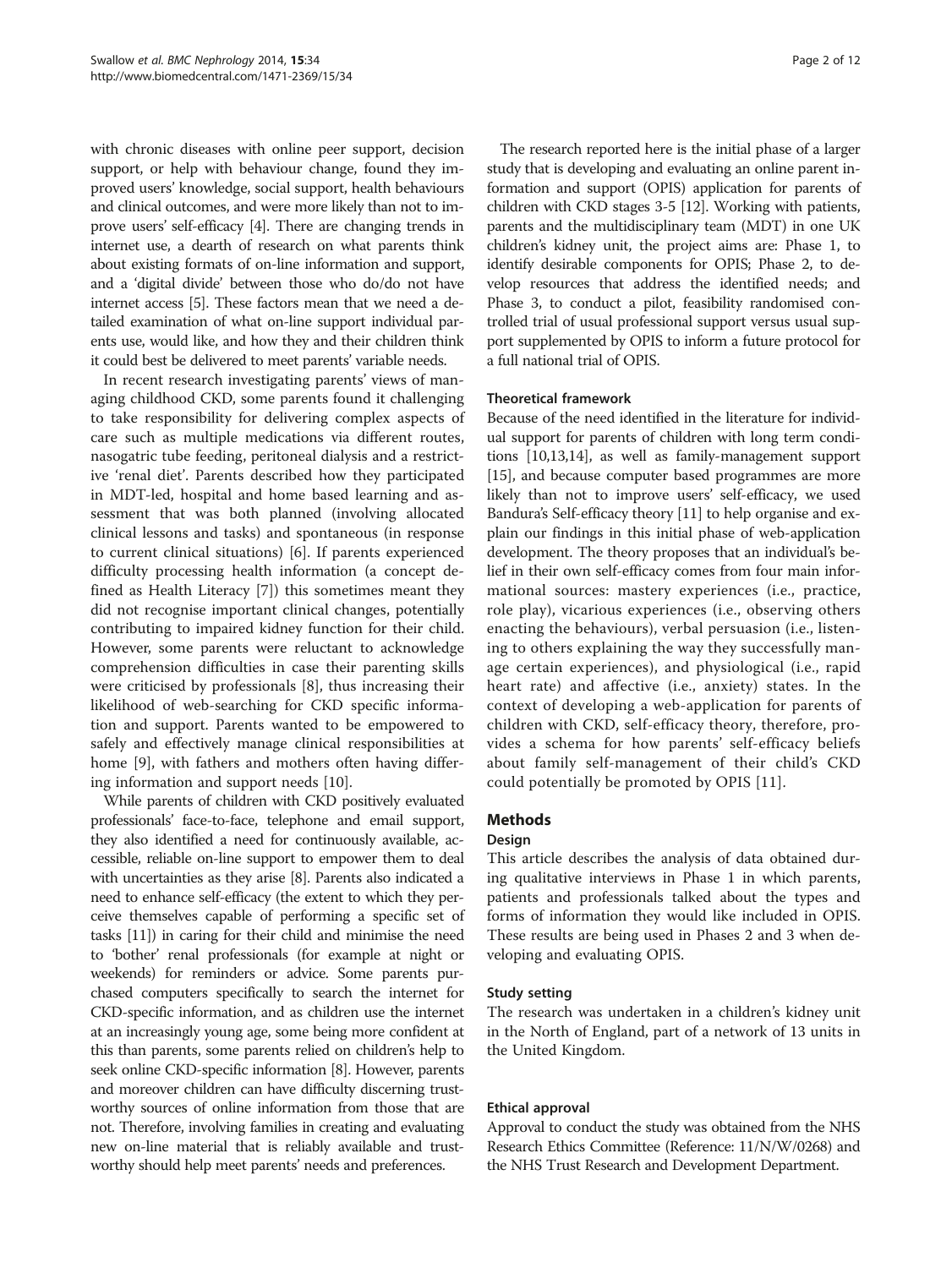### Recruitment

To achieve an in-depth understanding of participants' views on the proposed web-application we undertook a qualitative study [\[16](#page-11-0)]. To achieve maximum sampling variation, patients with CKD stage 3-5 were identified from unit records using purposive sampling based on age, sex, ethnicity and CKD stage; their parents were invited to participate by the researcher (IC) after confirming they had a home PC and internet access; parents of children aged 0-4 years were also invited but because their children were considered too young to participate, these parents' provided proxy accounts on behalf of their children. Patients considered old enough to participate were, with parents' permission if appropriate, invited to take part; and all MDT professionals in the unit and ward were invited to participate.

Recruitment took place between December 2011 and April 2012. Study information was presented to patients according to age and level of understanding. Parents, patients aged over 16 years, and professionals provided signed consent after receiving written and verbal explanations; verbal consent (and where appropriate, written assent) was obtained from patients aged 5-19 years, after parents read information sheets/consent forms with them. Because the study involved only one children's kidney unit, information about diagnoses and age which could lead to participant identification is omitted from the reporting.

### Data collection

We undertook individual and/or group semi-structured interviews to explore individuals' views and experiences. Interviews were conducted by IC in the family home or in a quiet space in the hospital. Initially we aimed to conduct only focus groups but found that some interested parent and professional participants were unable to participate because of last minute, competing demands on their time in relation to patients' clinical needs. Therefore, we offered both interviews and focus groups to accommodate respondents' changing circumstances; this enabled all those who were interested to participate.

Child-friendly, age appropriate interview techniques such as 'draw and tell' were used when appropriate and only to stimulate discussion with young children, therefore, drawings were not analysed. An interpreter was available if needed for participants whose first language was not English but no participants required this service. Interviews were informed by topic guides and were digitally recorded, transcribed verbatim and anonymised. The topic guides were devised by the research team, drawing on clinical and research knowledge and experience. Specific topic guides were developed respectively for parents, professionals and patients aged 5-8 years, 9-12 years and 13-19 years; these included a range of topics and prompts addressing the following broad areas: health information needs, problems with health information, sources of health information,

suggested delivery methods and format of health information. Please see Additional file [1](#page-10-0) for examples of the respective topic guides for group interviews, these were adapted as appropriate for individual interviews. Discussion within the interviews included prompts to elicit perspectives about issues relating to self-efficacy, in particular the four main informational sources: mastery experiences, vicarious experiences, verbal persuasion, and affective states.

In focus groups, an observer or the researcher took field notes on interactions between the group members and these informed our analysis. For example, it was noted that some parents did not participate in discussion initially but as the discussion proceeded they seemed to be prompted by hearing the way others expressed their views, and subsequently articulated their own views within the group.

### Data analysis

Data were analysed using Framework Analysis, a systematic and rigorous approach to qualitative data analysis [[16](#page-11-0)]. Two researchers (VS and IC) independently read and coded the first transcripts, searching for patterns in the data, mapping connections within and between patient, parent and professional data, and seeking explanations for patterns before comparing and discussing these until a consensus was reached; this resulted in the final framework that was then applied to all transcripts, IC then worked independently with the remaining transcripts. Each coded transcript was analysed and pertinent information was transferred to a Microsoft Excel spread sheet for charting where quotations were labelled for retrieval during reporting.

As data management proceeded, emerging themes supplemented interview topics; this iterative process involved moving backwards and forwards between the Framework stages [\[16,17\]](#page-11-0). This helped identify new lines of enquiry to pursue during on-going data collection and analysis. Constant comparison of data within and between themes, supplemented by regular discussion with the research team/ steering group opened up meaning in the text until no new themes emerged [[16](#page-11-0)] and theoretical saturation was reached [\[18\]](#page-11-0) when recruitment ceased. To ensure trustworthiness and credibility, reduce potential bias and enhance theoretical sensitivity we incorporated reflexivity into the data management process regularly considering whether analysis might have been compromised through premature closure in favour of our own preconceived ideas [[16,19](#page-11-0)]. Because the study involved only one site, information about patients' age or diagnoses that could lead to easy identification is omitted from the reporting and instead of using the term child or young person we use the generic term 'patient'. Analysis revealed a framework of themes and sub-themes relating to participants' requirements for the proposed web-application, these form the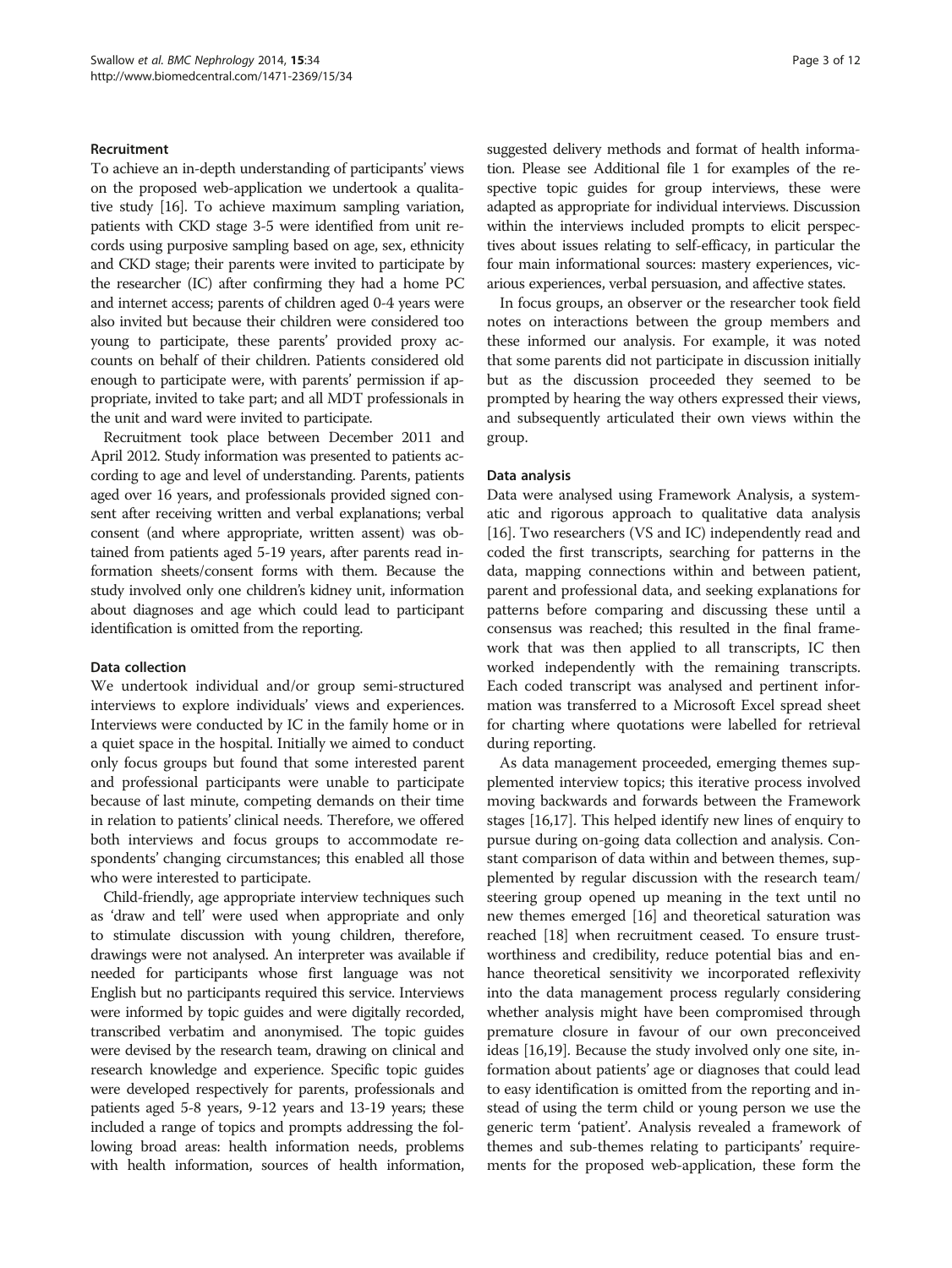basis of the following section where quotations are juxtaposed with discussion to illustrate the results from parent, patient and professional perspectives.

## Results

### Sample description

A total of 70 participants (26 patients, 32 parents and 12 professionals), i.e. 37.6% of the 186 (30 patients, 44 Parents and 42 professionals) invited, were recruited to phase 1. Tables 1, 2 and 3 describe participants' characteristics.

Data were collected through: 26 individual patient interviews (15 patients were interviewed with their parents present, there were 14 parents present at these interviews as one family included twin patients); 32 parentonly interviews; three parent focus groups each involving two parents from different families; one focus group with six professionals, and six individual professional interviews (representing dietetics, medicine, nursing, the play service and pharmacy).

Overall, participants' accounts allude to two key components of the proposed web-application to improve parental self-efficacy for family management of CKD:

- 
- $(i)$  Developed care-given by  $j$  $\mathcal{C}$  is positive. The case  $g \circ g$

During the interviews, members of all groups identified a lack of reliable, evidence-based, information on the internet to support family management of CKD, and recommended that OPIS contain condition-specific material that is continously available, reliable, accessible and userfriendly. Parents emphasised the importance of being able

Table 1 Variables and additional characteristics of patient participants

| Variable            | Participants total n = 26 |
|---------------------|---------------------------|
| Patient age (years) | $n=$                      |
| $5 - 10$            | 7                         |
| $11 - 15$           | 10                        |
| $16+$               | 9                         |
| Gender              |                           |
| Female              | 12                        |
| Male                | 14                        |
| <b>Ethnicity</b>    |                           |
| White British       | 15                        |
| South Asian         | 11                        |
| <b>CKD</b> stage    |                           |
| 3                   | 9                         |
| $\overline{4}$      | 6                         |
| 5                   | 11                        |

### Table 2 Variables and additional characteristics of parent participants

| Variable                  | Participants total $n = 32$ |
|---------------------------|-----------------------------|
| Gender                    | n=                          |
| Female                    | 23                          |
| Male                      | 9                           |
| <b>Ethnicity</b>          |                             |
| White British             | 25                          |
| South Asian               | 7                           |
| <b>CKD stage of child</b> |                             |
| 3                         | 9                           |
| $\overline{4}$            | 16                          |
| 5                         | 7                           |

to access accurate trustworthy information and communication tools that facilitate interaction with individuals in other families living with CKD. Furthermore, professionals were enthusiastic about the scope for providing standardised information for parents to access online, believing this to be a way of enhancing professionals' communication with parents, whilst helping to relieve pressures on staff. All groups wanted the application to explain about, demonstrate, and enable home-based clinical caring; in addition, professionals wanted material to be regularly updated, and to give parents confidence to make informed health care choices.

Clinical care-giving information requirements for OPIS included information about CKD and treatment regimens, videos containing CKD-specific information, CKD-specific educational cartoons and puzzles, and a question-andanswer area.

# Table 3 Variables and additional characteristics of professional participants

| Variable         | Participants total $n = 12$ |
|------------------|-----------------------------|
| Gender           | n=                          |
| Female           | 8                           |
| Male             | $\overline{4}$              |
| <b>Ethnicity</b> |                             |
| White British    | 9                           |
| South Asian      | 3                           |
| Occupation       |                             |
| Nurse            | 5                           |
| Doctor           | 3                           |
| Dietitian        | $\overline{2}$              |
| Play specialist  | 1                           |
| Pharmacist       | 1                           |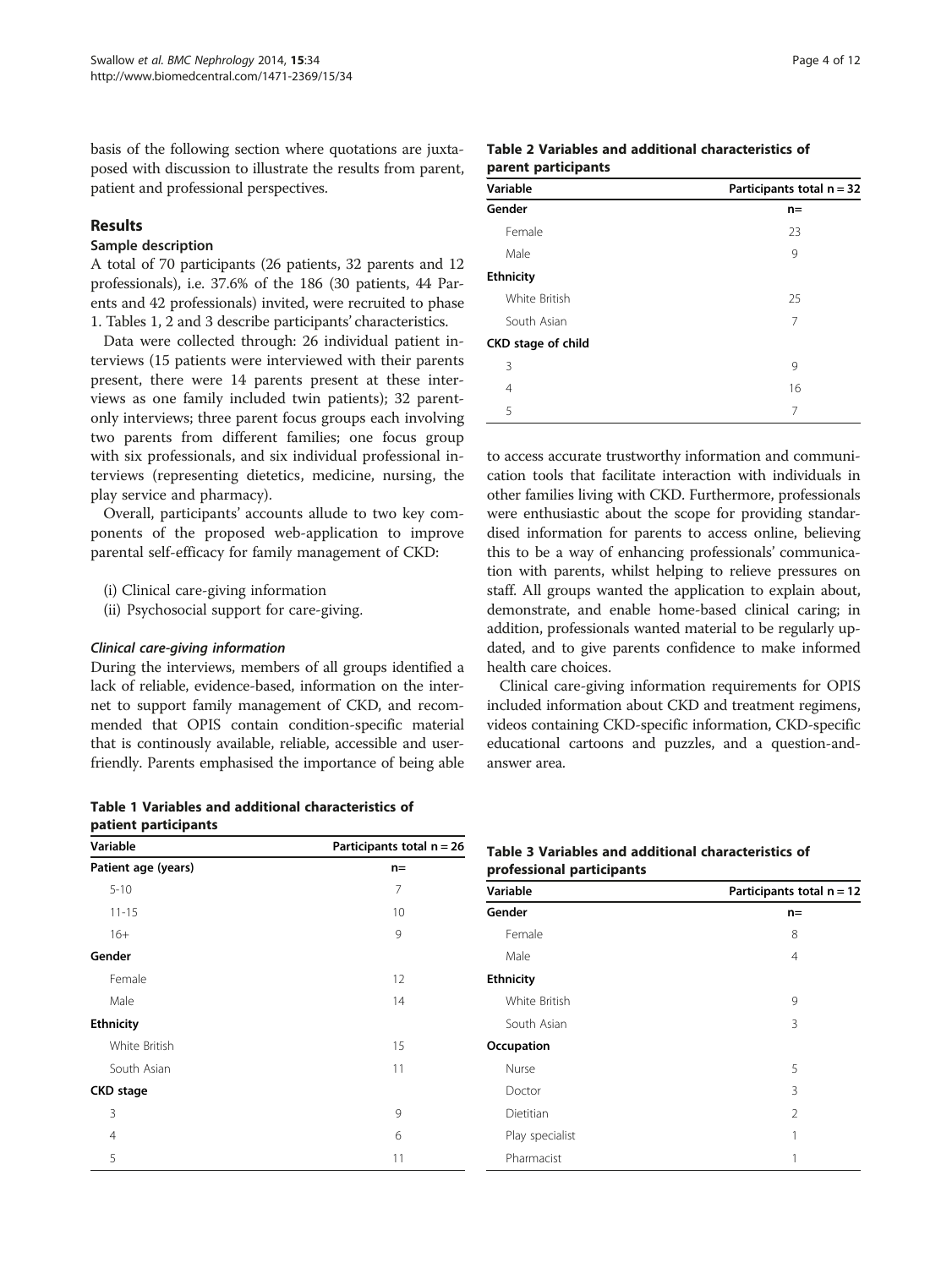### Information on CKD and treatment regimens

In addition to clear information on the range of conditions that can lead to CKD, parents suggested that OPIS should include information on issues such as renal diets, symptom management, medication management and treatment side-effects. In particular parents wanted evidencebased facts on renal diets because:

There is very little information concerning a renal diet and making sure you're cooking the right foods…it's also contradictory what you do find (Mother/014).

Professionals' accounts indicate that they were very aware of the challenge that renal diets can pose for patients and parents; a lack of web-based information and the fact that existing renal cookbooks tend to be more adult-orientated led to suggestions from professionals and families for renal recipes on OPIS and:

…a paediatric cook-book would be great (Professional/119).

Nevertheless, professionals also recognised that it is difficult for some families to adhere to the renal diet regimen, particularly if the parents have no interest in cooking.

Furthermore, professionals, patients and parents suggested that OPIS could include information about the importance of compliance with treatment regimens and the potential risks of non-compliance. There were differences expressed with professionals stating that non-compliance is a considerable problem and parents, children and young people presenting mixed views about this issue:

Patient [non] adherence to taking medication is a huge problem for the medical team (Nurse/103).

I understood what to eat and not to eat. Sometimes I follow [the advice], sometimes I don't! (Young Person/007).

Patients [are] disinterested and potentially [in] denial that they have the condition (Mother/014).

Patients, meanwhile, highlighted that knowing how to recognise the significance of certain symptoms would be very useful to help them manage the risk of CKD deteriorating. Patients believed that potential side-effects of treatments such as haemodialysis, as well as medication management and side-effects, and invasive procedures that may alter their body's appearance should be discussed on OPIS:

… the fistula [vascular access for dialysis] is one [procedure] I would like to see [on OPIS]. … it was quite scary to think that it would look like that…it would just be massive in your arm… and possibly how the tube [gastrostomy] would look - the tube that goes into your stomach (Patient/047).

It would be good if they could say have a section with tablets and you can take it in this, this and this form (Patient/047).

### Videos containing CKD-specific information

A recurrent issue across interviews was the potential value of learning-videos presenting CKD-specific information. By demonstrating how to undertake procedures at home, participants thought that videos may provide a safety net (preliminary source of information for families anticipating learning how to do procedures, or a review for parents to refer to after receiving initial in-person instruction from a professional). Typically, the procedures suggested included: managing peritoneal dialysis; preparing and administering erythropoietin or growth-hormone injections; and managing naso-gastric tube feeding, renal diets and medications.

…because people learn in different ways, many prefer visual information to the written word (Professional/097).

If there was a video we wouldn't have to wait until the nurse visited to find out what lay ahead with dialysis (Parent/015).

Professionals regarded continuous access to learningvideos as a way of promoting parental self-efficacy by allowing parents to use information whenever they wished by replaying, pausing and rewinding videos at their own pace, as often as needed:

…videos might give parents confidence to make informed decisions on their child's health, rather than relying on the renal team solely (Professional/075).

Professionals also thought video-learning could help parents understand medication side effects and the risk of acquiring infections such as peritonitis, as well as helping parents explain treatments to their children:

…could use existing resources such as Mickey the Dialysis doll and the play worker's knowledge to develop video-learning tools (Professional/114).

Professionals thought learning-videos could be particularly helpful to enable non-English speakers to learn to perform clinical procedures at home. Moreover, professionals thought video-learning would help reduce costly mistakes caused by parents who may be unsure about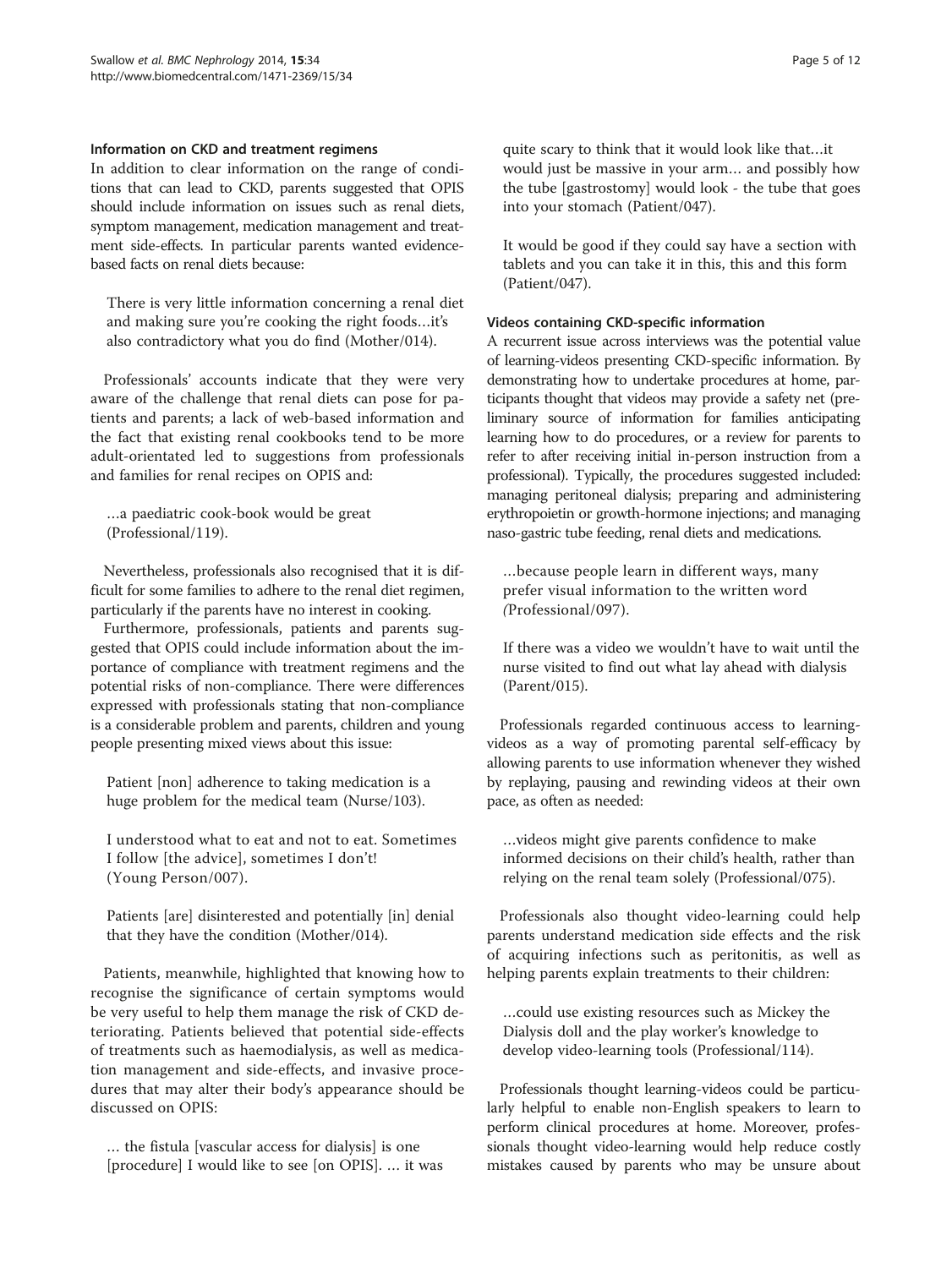treatment regimens/procedures, or they may reduce the number of telephone calls from parents to professionals requesting reminders. A father suggested that videotools explaining medicines management could improve adherence.

# CKD specific, educational cartoons/puzzles

Both parents and patients suggested CKD specific educational cartoons and puzzles to support parents' efforts to explain CKD to their children. Parents specifically suggested a cartoon about having a transplant to help explain what is actually happening in a patient-friendly way:

…because children learn from them [cartoons] on the television so much (Mother/159).

…[to explain to the patient] why he's different to other children (Parent/016).

Cartoons are a great way to explain to children the effects of CKD (Father/015).

Older patients also recommended CKD specific, educational cartoon strips as a way of enabling parents to engage young children in learning about CKD. In particular, patients indicated a preference for cartoons that involved kidneys, suggesting OPIS could:

Introduce characters that help to explain the disease e.g. Karl the Kidney (Patient/047).

Other patients suggested CKD specific cartoons based on well-known characters such as Peppa Pig and Monsters Inc. Meanwhile, parents suggested adapting Tom and Jerry cartoons as a way of attracting children to use interactive activities on OPIS.

### Question and answer area

Parents observed that while professionals are not available all the time, many questions arise when parents are at home; therefore, several suggested a question and answer (Q&A) forum including an online 'post-box' and an area to facilitate consultation with staff. However, limitations were acknowledged with these suggestions:

An interactive Q&A forum would be useful but how would it work and who would moderate it and answer the questions; how long would they take to reply? (Father/015).

Other parents suggested a frequently asked questions (FAQ) document. Professionals also suggested interactive Q&A forums because parents may worry in the middle of the night, or forget to write down their questions and

concerns before attending clinic. This forum could address parental concerns about minor issues before they lead to bigger ones, may reduce anxieties generated by discussion with other parents, and could reduce unnecessary communication with staff, thereby relieving pressure on staff. Patients also recommended a Q&A area to prompt answers from staff that the internet does not provide, although patients recognised that some parents may not want online information:

…a FAQ page on the Q&A Forum with the promise of providing an answer to queries within a week (Professional/083).

…some parents may prefer a phone call or face to face communication (Patient/003).

Psychosocial support requirements for OPIS included social networking, managing stress, enhancing health care experiences, and family case studies.

### Social-networking

A social networking forum was suggested by professionals who thought it would be a natural extension to that which occurs in clinical settings:

So it wouldn't be a big leap to have online networking, it would help more than hinder (Professional/114).

However, professionals acknowledged the need for a forum to be carefully moderated because:

Some parents who socially network can be irresponsible; administering treatments to their children they have heard of from other parents (Professional/119).

Although Facebook and other online social networking forums exist, several parents said they would prefer one specific to CKD because:

I am a bit worried about being involved in the wrong one [forum] (Parent/035).

Parents highlighted that a CKD specific, social networking forum would enable them to discuss caregiving issues with other parents of children with CKD; parents also thought this would help children feel less isolated by being able to be introduced by their parents to other children with CKD (as their school friends may not understand and children with CKD want to feel 'normal'), moreover it: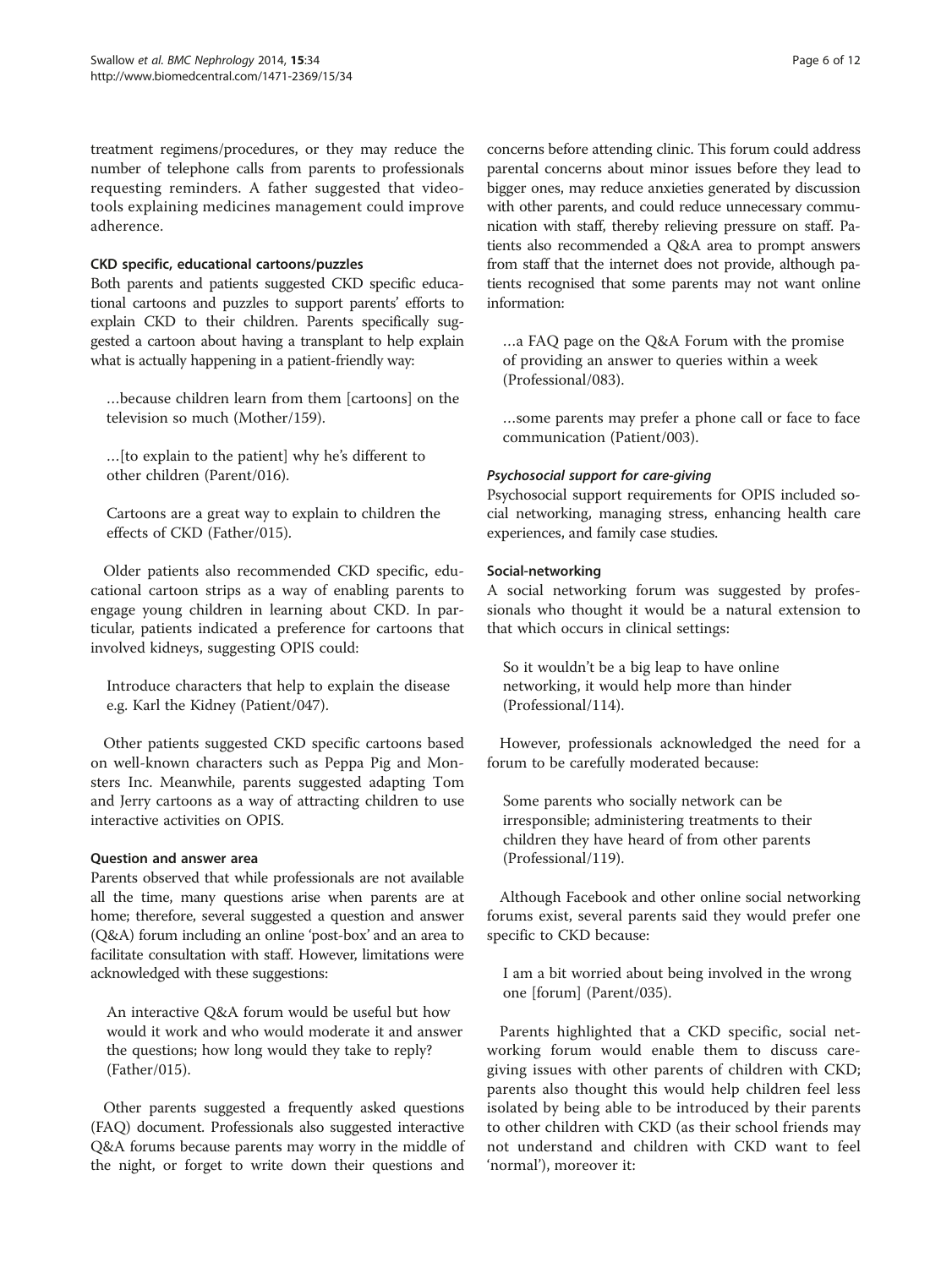…would be really useful for parents to have a social network with other parents to talk about the stress of managing the condition with people that know (Mother/149).

Polarised views occurred between children and young people in favour of social networking, and mixed views with the professional and parent groups. Some parents and professionals appreciated the immense value of families being able to communicate with a wider circle of like-minded peers. Other parents were concerned about the inherent risk of vulnerable children providing personal information to strangers and the risk of inaccurate exchanging of information between families. The following quotations illustrate these differences:

I think it's nice as well if you can talk to someone who's actually been through it (Patient/124).

Maybe if they [patient] talked to somebody who understands, and you [can] make friends (Parent/149).

I tend to avoid social networks as much as possible. My daughter uses it, but it seems to be used by paedophiles and bullies (Father/004).

I've come across parents whose child has had condition X which in that individual is going to be very mild who have been scared to death by talking to parents of the child (Doctor/097).

Parents will contact each other with or without online social networking (Nurse/109).

### Managing stress

Parents and patients saw the great potential for OPIS to provide information about strategies for managing the stresses associated with living with CKD; these included coping with the 'highs and low' of children's changing conditions, financial and emotional pressures, and fear about what the child's treatments might entail, as one father vividly explained:

The terrifying thing is when you first start, 'what is a dialysis machine?' We all know, because we see it on the telly [television], that whole thing terrified my wife completely. So she said, "We can't do that' and she was terrified (Father/127).

It will be really important to describe the process of going through a transplant, the checks and procedures (Patient/003).

Fears about the future were highlighted by patients and parents, and several parents were concerned because their child was unwilling to adhere to the restrictions of the renal diet and the complex and often unpleasant medication regimen. Poor adherence was an increasing concern for parents as children moved into adolescence and began to assert their independence.

Several parents referred to stresses linked to their child's schooling, for example, because their child's academic achievements at school are often delayed due to complex medical needs, or because schools do not understand what is involved for patients and parents in managing chronic illness and why CKD children sometimes have poor school attendance. School related stress can also be compounded by pressure from head teachers who want the school to achieve a high standard of academic results and therefore place pressure on parents to ensure children attend regularly and achieve their full potential educationally. Parents however, prioritise their children's health over their education.

Other stresses included the fact that some children had multiple other health problems as well as CKD. Some parents reported socioeconomic stressors, for example:

Changes to the welfare system are going to place stress on families who have to decide whether it's worth going to work or becoming a primary carer for their child instead (Father/010).

It would really help to have financial and emotional support advice [on OPIS] (Parent/167).

Finally, a patient reported that stress could be compounded by needing to attend hospital for haemodialysis and would find access to CKD-specific information on OPIS during these times helpful to minimise stress as:

…dialysis is a long and isolating process, it's a long day [in hospital] (Patient/013).

### Enhancing families' health-care experiences

Several participants believed that overall, OPIS could significantly enhance families' experiences of using health services:

Because it would be a single trusted web site (Mother/031).

One mother thought:

It would be great to have online, positive news stories, e.g. charity events and about previous patients who are doing well; children don't always want to ask their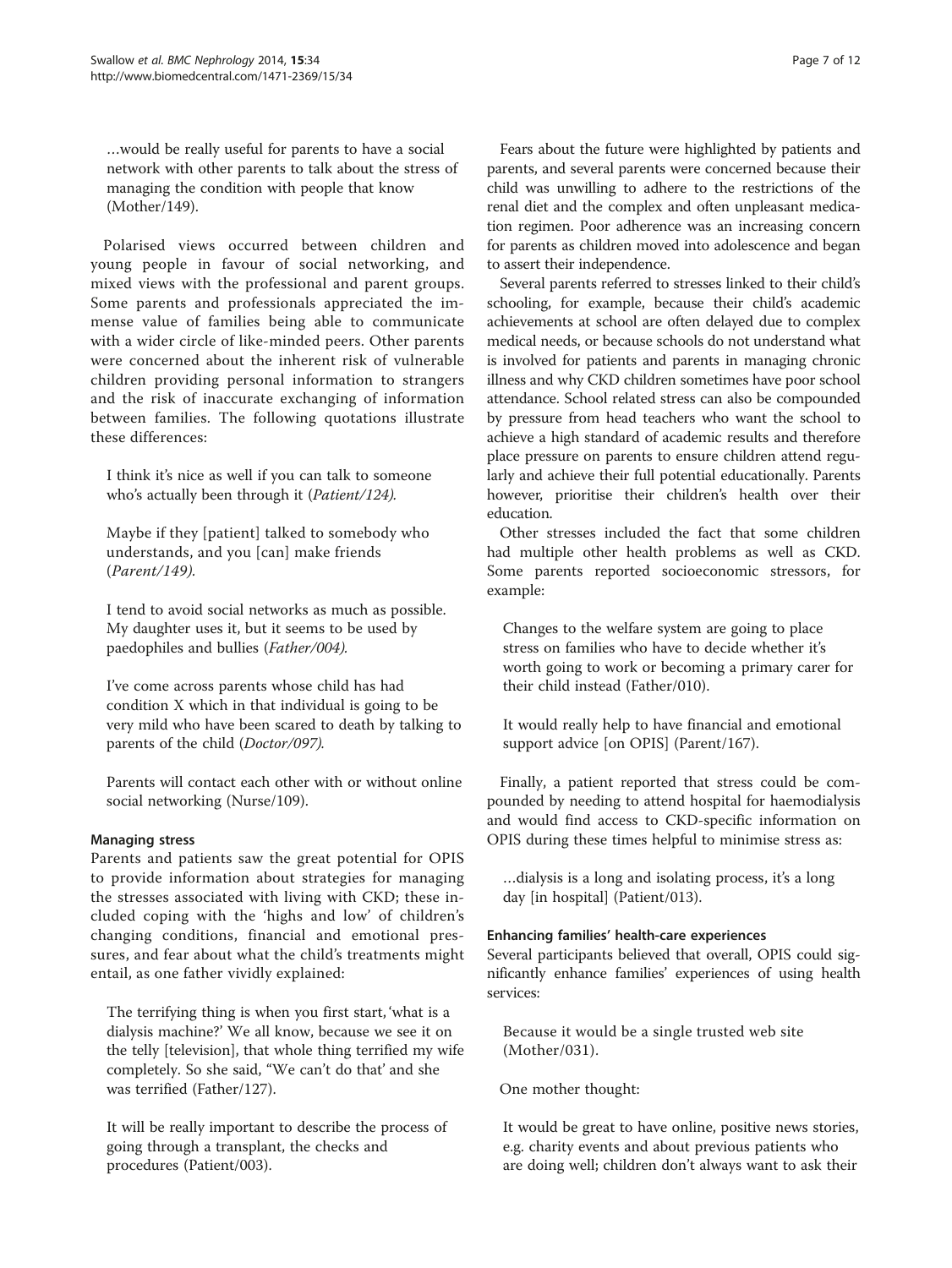parents or even doctors about problems they might be having, OPIS would help answer those questions (Mother/149).

It would be useful to provide information to parents regarding waiting times and resources they may need to bring when coming into the hospital (Father/004).

An appointment reminder system was recommended because:

Remembering appointments is very difficult; a reminder would be helpful (Patient/013).

Recordings of consultations with professionals would help parents to inform family members of the condition, while also being:

…exceptionally useful to remind yourself of what the doctor said because you often forget (Patient/190).

A professional also suggested producing a video for paediatric patients transferring to adult services as a way of alleviating stress on patients and parents at transition.

The way OPIS is visually presented was discussed although parents and patients were divided between the need for the site to be bright, colourful and interactive, and the importance of accurate and plain information provision.

OPIS should be eye catching and colourful for kids and informative (Patient/007).

The site must be colourful, have lots of sound and interaction (Mother/035).

The look of the site is not as important as the information on it (Patient/038).

Keep the look of the site simple (Mother/159).

Professionals felt that the structure and usability of the site should be established before the look of the site was created:

It's important to develop something that works first and to create the right impression from the first use of it (Doctor/097).

### Family case-studies

Parents suggested that access to case studies from other families would be useful to provide a parent's point of view on how to cope, how they manage their child's condition, to demonstrate that there can be a positive outcome, and so that parents could help their children realise that there is a future after a transplant:

A series of case studies illustrating different children's lives would be really useful (Father/015).

Parents also thought case studies on OPIS would help to reduce feelings of isolation for patients:

Testimonials [case-studies] are a really useful way for children to understand their condition and realise they're not on their own (Mother/029).

The potential value of case-studies was also highlighted by patients:

It'd be good to show a patient from the beginning stage right through to transplant (Patient/045).

One patient said they would like to be involved in producing a patient's diary entry to show a week in the life of a kidney patient.

The supportive benefits of case studies was also highlighted by professionals as a way of helping parents compare their child's condition with other parents' accounts:

It would be useful to have case studies or testimonials from adult patients who have transferred from the children's hospital to give children their story and context (Professional/118).

In summary, our findings have highlighted patients', parents' and professionals' requirements for an online, CKDspecific information and support application for parents, and the way self-efficacy theory can be used to help illuminate the potential value of online resources. The findings illustrate a general consensus in the research cohort on the majority of themes. However there were mixed and polarised views regarding some issues. For example, on the issue of social networking, patients were in favour of them whereas there were mixed views from parents and professionals. Regarding compliance with treatment regimens, professionals and some parents highlighted this as a considerable problem whilst patients appeared to be ambivalent about it. In relation to the visual presentation of OPIS differences between the groupings were less clear, although participants were divided between the site being bright, colourful and interactive, and OPIS providing accurate and plain information. Professionals felt that the structure and usability of the site should be established before the look of the site was created.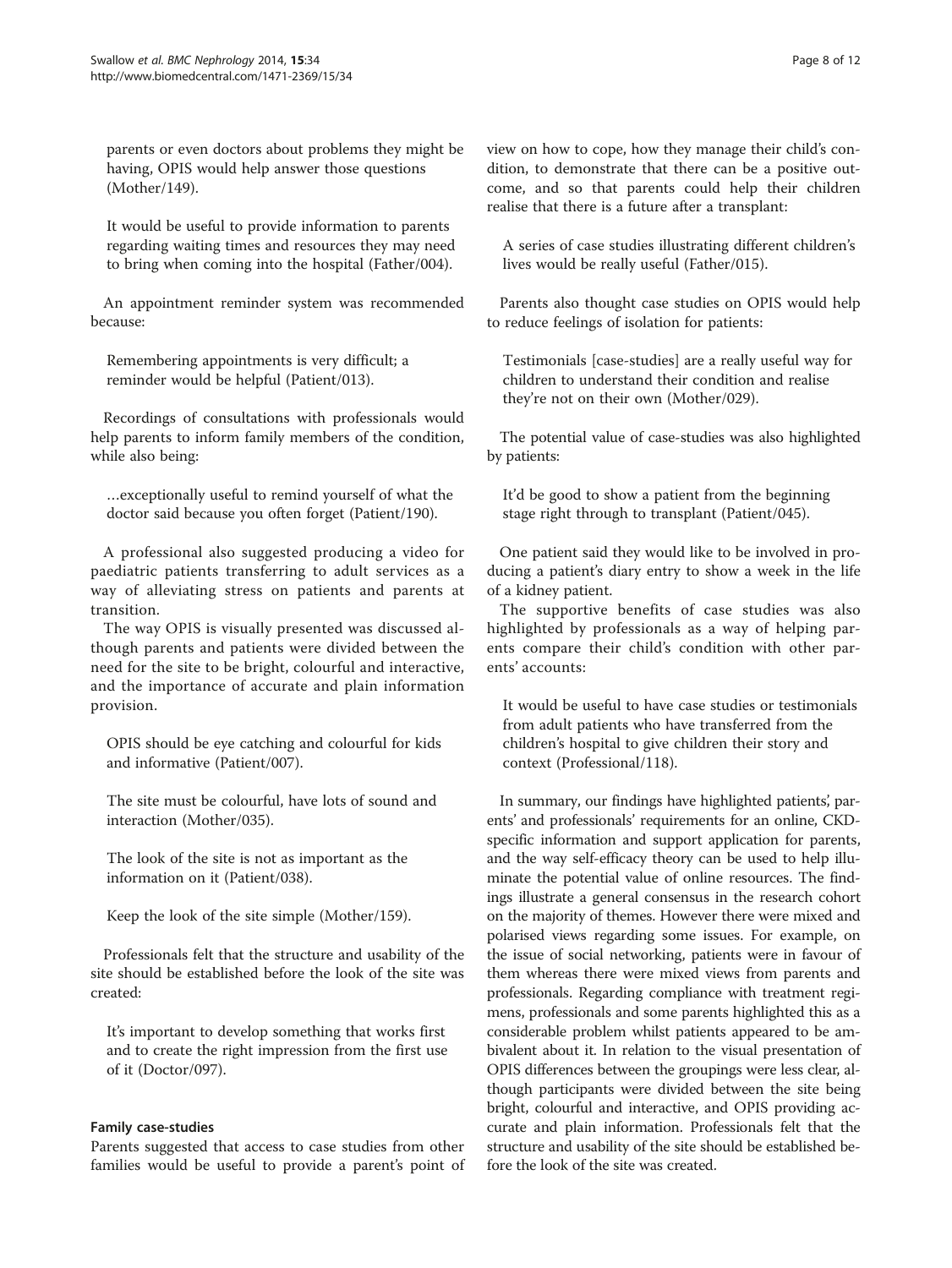### **Discussion**

Government policies and clinical guidelines acknowledge that parents of children with CKD perform the vast majority of complex and demanding clinical care at home, with remote support from professionals [[2,](#page-10-0)[20\]](#page-11-0). The fact that parents increasingly use the internet to supplement professional support is also widely recognised [\[21,22](#page-11-0)]. However, reports highlight the fact that existing online, condition specific, care-giving support and information for parents lacks a rigorous evidence base [\[23](#page-11-0)], therefore, some parents are wary of acting on information they find online in case they endanger their child's health and wellbeing [\[8](#page-11-0)].

In this paper, we have developed an account of parent, patient and professional views on the components required in a proposed web-based application to address parents' information and support needs in CKD management and thus promote parental confidence in their caregiving ability. We used a framework based on self-efficacy, as conceptualised by Bandura, that to our knowledge has not previously been used in the context of childhood CKD. Using the self-efficacy theory has helped to illuminate the way parents' self-efficacy beliefs can be optimised. Self-efficacy is the extent to which an individual feels able to complete tasks and reach goals and provides a basis for personal motivation, well-being, and feelings of accomplishment. Furthermore, self-efficacy can affect the extent to which individuals experience distressing emotions and experience desirable outcomes [\[11,24](#page-11-0)]. In the context of parental caregiving for the child with CKD, self-efficacy can play an important role in helping to determine whether the parent perceives caregiving as a threat or a challenge, and avoids or invests in developing required skills and problem-solving strategies.

The four main sources of information that influence perceptions of self-efficacy [[11](#page-11-0)]) when integrated with the two main components of the web application identified through our data analysis have resulted in the Model of Online Resources to Promote Parent Self-Efficacy for CKD Caregiving (see Figure [1](#page-9-0)).

Conceptual models are iterative documents that evolve as the practice issue and/or the context changes. Our model was developed iteratively to provide a clear visual depiction of the intersection of key aspects of the resource needs and preferences identified by participants. The model demonstrates the connections between the factors that can support collaborative development of on line resources, in a manner that makes sense to professionals who may wish to adopt a similar approach. We verified the model by using it with stakeholders to explain the practice issue.

Connections between the main sources of information that influence perceptions of self-efficacy and the desirable components of OPIS as identified by parents, patients and

professionals provide a conceptual framework that acts as foundation for the development of OPIS. The components of this model have, therefore, informed the development and current evaluation of OPIS. Future study will aim to refine the model so that it provides a conceptual framework for planning ongoing OPIS development.

Mastery experience relates to actual performance of a task and is believed to be the most powerful source of information influencing self-efficacy [\[11\]](#page-11-0). Successful performance of a skill or task can promote self-efficacy whereas repeated failures may lower self-efficacy; however, success can be attributed to an individual's own efforts and abilities. In the context of providing care for the child with CKD, parents, patients and professionals identified information provision on treatment regimens (in particular through video-learning tools, condition-specific cartoons/puzzles, and a Q&A area) as key to parents mastering CKD management. This approach is consistent with Knafl's recommendation that researchers focus on developing and testing interventions to help parents of children with long-term conditions master treatment regimens and fit them into their everyday life [\[25\]](#page-11-0) and reinforces the importance of improving services iteratively [[26](#page-11-0)].

According to Bandura [[27](#page-11-0)], verbal persuasion is evident in any situation when individual/s attempt to convince others that they have the ability to accomplish a task. In our study, professionals, parents and patients talked about the potential value of a FAQ or Q&A area (both synchronous and asynchronous) and video-learning tools; the value of these approaches was perceived to be two-fold: (i) to promote parents' understanding about CKD management issues as they arise, and (ii) enable their own belief that they can deal with certain clinical issues based on the information provided in OPIS, or in situations where they have previously been coached in procedures (e.g. injection technique, gastrostomy feeding, peritoneal dialysis) or received clinical explanations from professionals (e.g. renal diet advice, principles of medication management), but have difficulty recalling the exact detail of the instructions. These approaches could help parents determine if their concerns are of a nature that requires immediate and direct contact with a professional, or reduce their need to contact professionals by telephone/email with non-urgent queries.

Moreover, information and verbal encouragement provided in a Q&A area and through video-learning tools providing step-by-step demonstrations of clinical procedures are likely to be viewed positively by parents and patients, and may help increase parents' self-efficacy for achieving CKD management outcomes.

Observing or talking with others in a similar situation, or vicarious experience, can raise or lower self-efficacy expectations depending on the success or failure of the role models concerned [\[11](#page-11-0)]. However, to effectively raise selfefficacy, it is important for role models to be as similar to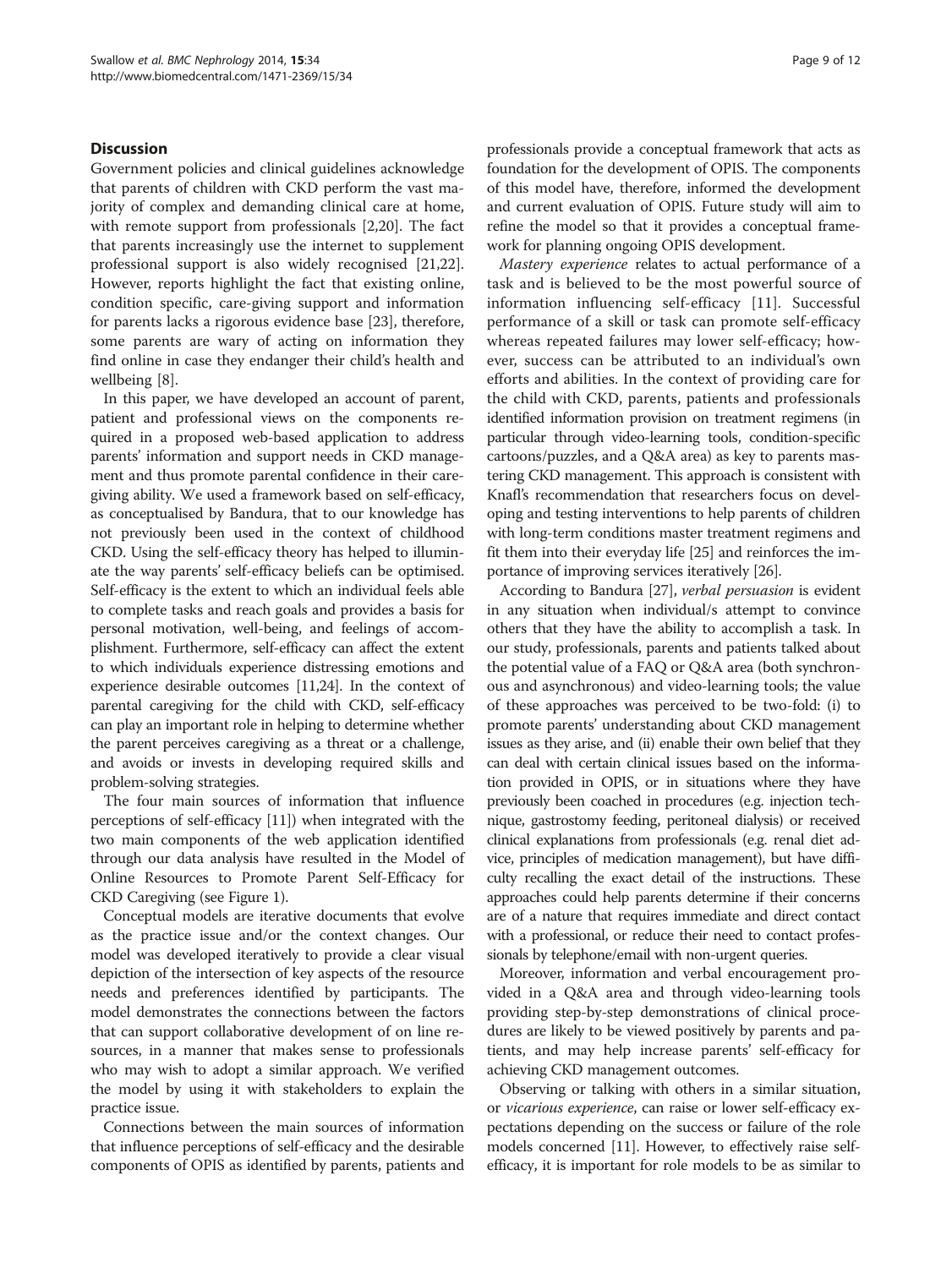<span id="page-9-0"></span>

the observer as possible on variables such as age, sex, or condition. Therefore, by developing a CKD specific webapplication that addresses the typical concerns, needs and preferences of parents caring for children with CKD, our Model of Online Resources to Promote Parent Self-Efficacy for CKD Caregiving aims to enhance parents' feelings of self-efficacy, in particular in situations where the individual has no prior experience on which to base judgments of capability. Social networking and access to case studies from families living with CKD and providing clinical care at home were key recommendations from participants. A crucial aspect of learning by vicarious experience is that role models need to be seen as facing and overcoming CKD-related caregiving threats/challenges through determined efforts rather than with ease [[28](#page-11-0)]. Therefore, observing, hearing or reading about the real experience (the highs and the lows) of other parents managing experiences such as undergoing a kidney transplant or managing home-based renal diets, may serve to increase parents' self-efficacy.

Affective states such as parental anxiety about their child's future, and concerns about what to do if their child is unwilling to cooperate with unpleasant treatments and restrictive diet and fluid regimens may lower parents' perceptions of self-efficacy. In the same way that parents in our previous research exploring the way families learned to manage childhood CKD reported feelings of stress, anxiety and physiological arousal when faced with home-based clinical responsibilities, parents in the current study described concerns surrounding their child's condition, treatments or future wellbeing [\[6,8\]](#page-11-0). According to Bandura [[11,27,29\]](#page-11-0), perceptions of threat versus challenges in stresssituations can provoke physiological arousal and negative affective states. Experiencing these symptoms can lead to

further doubt in their competence at performing tasks and lower self-efficacy. Therefore, by providing a credible, clinical and psychosocial information and support tool, OPIS has the potential to help parents develop positive selfefficacy beliefs.

Our data have demonstrated both similarity to and divergence from the literature concerning family management of long-term conditions. This study's primary contribution is in applying the concept of self-efficacy to CKD management, thereby potentially assisting parents to safely master CKD caregiving for their child and effectively integrate it into family life. As reported earlier in this paper, a recent Cochrane review of computer-based programmes which combine health information for people with chronic diseases with online peer support, decision support, or help with behaviour change, found that they were more likely than not to improve users' self-efficacy [\[4](#page-11-0)]. The review recommended further high quality studies to determine the best type and way to deliver Interactive Health Communication Applications (IHCA) programmes, and to establish how IHCAs influence different groups of people with chronic illness. This paper describes and discusses phase 1 of a three phased, mixed methods study that is developing and evaluating an IHCA for parents of children with CKD [[30](#page-11-0)]. Our study, therefore, addresses recommendations from the Cochrane Review and contributes to the literature in this emerging field of online health care support.

Our study also addresses a gap in the existing literature through a methodological and conceptual approach that is novel in the field of parental caregiving for a child with CKD. Therefore, we argue that this paper makes a methodological and conceptual contribution to knowledge in this area. Previous studies, including our own, mostly drew on data collected from parents whose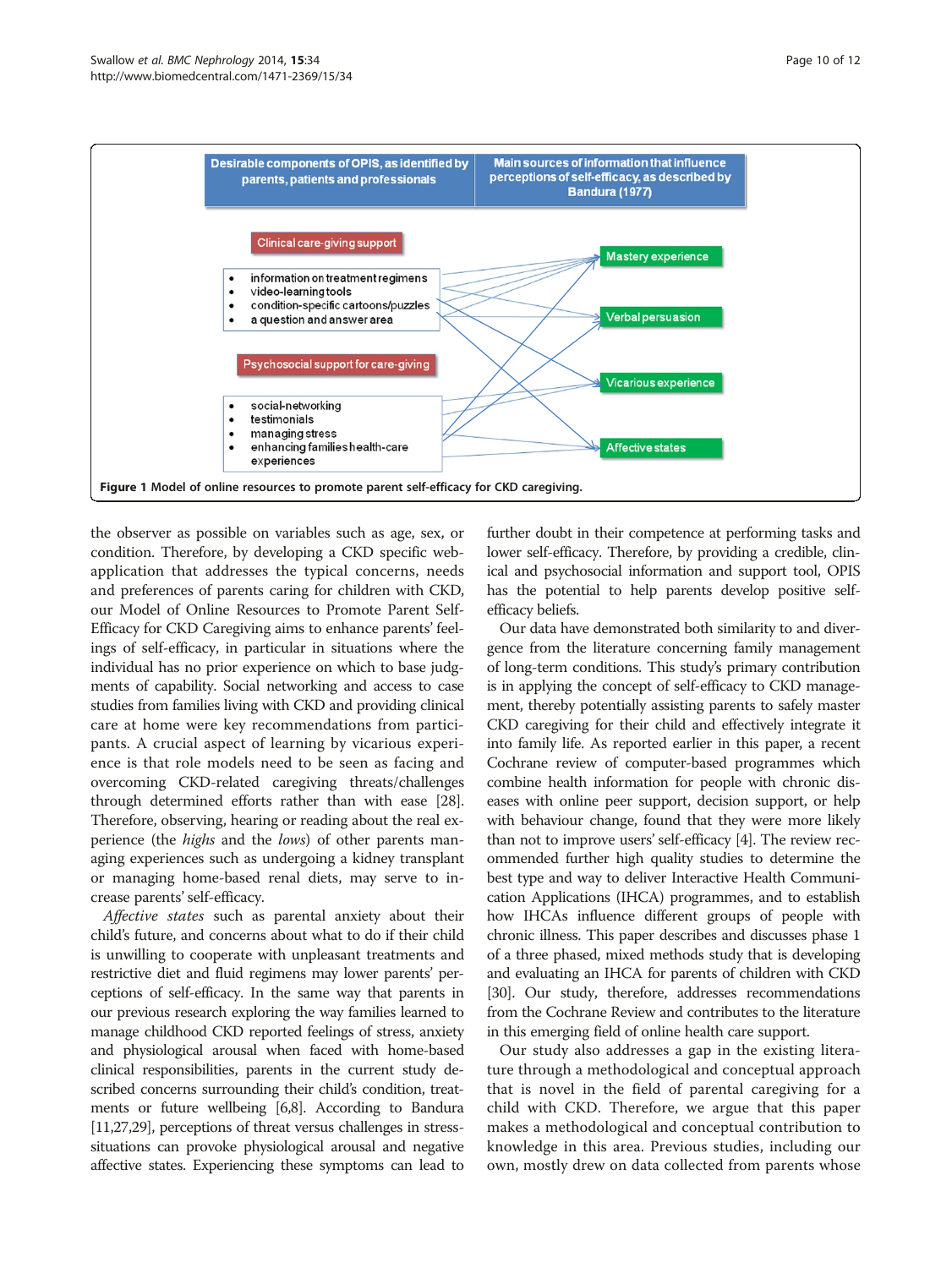<span id="page-10-0"></span>knowledge and skills for CKD caregiving were well established, and who had developed their own unique approach to caregiving [[6,8](#page-11-0),[15\]](#page-11-0). The OPIS will provide resources for parents as their child enters the CKD trajectory, thereby providing continuously accessible, rigorously developed online resources should they at any time wish to supplement the information and support provided by professionals. There is little prior evidence of researchers' collaboration with families and professionals to develop and evaluate parent information and support resources in the form of an IHCA and/or using the progressively focused approach we adopted in this study. The key theoretical contribution of this paper is its focus on self-efficacy [\[11\]](#page-11-0)) and the potential for this concept to help us shape, develop and evaluate a complex online parent information and support intervention [[30\]](#page-11-0).

A limitation of this study is its focus on parental caregiving for children with only one condition; however our design could potentially be transferrable to the management of other conditions, as is usual in qualitative research. Furthermore, this study was conducted in only one children's kidney unit. This limitation means that further study is needed in other children's kidney units to refine the core set of generic resources created in this pilot in order to make them applicable to the wider UK population of children with CKD stages 3-5. In addition, unit specific resources will need to be developed (for example videos showing a nurse teaching peritoneal dialysis management for the home may demonstrate slightly different equipment/techniques in each unit). Moreover, although self-efficacy theory is a valuable conceptual framework it may also be a limitation of our study as Bandura cautions that rather than high self-efficacy following failure or setbacks, individuals might have low self-efficacy that causes them to lose faith in their own capabilities and to develop increased stress and depression [[29\]](#page-11-0). Further studies should, therefore, address this issue. A further limitation is that duration of CKD of patients at time of assent/consent of family members was not collected in this phase of the study. Whilst recruitment to this phase was encouraging given the extensive clinical and personal time demands on the participants invited, we may have reduced the proportion of decliners by offering telephone interviews as an option. These have been demonstrated to be particularly useful for busy clinicians, patients and parents [[31-33\]](#page-11-0).

## Conclusion

In summary, through working collaboratively with parents, patients and professionals, and by employing a conceptual framework that explicitly acknowledges the importance of promoting parents' self-efficacy, we can offer new insights into the online support and information needs of individual parents within families managing home-based care of their child's CKD. These insights highlight the significance of mastery experience, vicarious experience, verbal persuasion and affective states as sources of information that can influence parents' perceptions of self-efficacy. By combining these sources of information with the desirable components of OPIS (Clinical care-giving information and Psychosocial support for care-giving) as identified by parents, patients and professionals, and by creating the Model of Online Resources to Promote Parent Self-Efficacy for CKD Caregiving this study has provided a responsive framework with which to develop and evaluate the OPIS web-application.

# Additional file

### [Additional file 1:](http://www.biomedcentral.com/content/supplementary/1471-2369-15-34-S1.doc) Topic guides.

### Abbreviations

CKD: Chronic-kidney-disease; IHCA: Interactive Health Communication Applications; MDT: Multidisciplinary team; OPIS: Online Parent Information and Support; REC: Research Ethics Committee.

### Competing interests

The authors declare that they have no competing interests.

### Authors' contributions

VS led study conceptualisation, design, the funding application, data collection, analysis and drafted the manuscript; AH contributed to design, the funding application and the manuscript; IC undertook fieldwork (collected and analysed data and contributed to the manuscript); NW contributed to the funding application and manuscript; TS contributed to design, the funding application, fieldwork and the manuscript and NH provided a parent perspective to the study and contributed to the manuscript. All authors read and approved the final manuscript.

### Acknowledgements

This article presents independent research commissioned by the National Institute for Health Research (NIHR) under the Research for Patient benefit programme. The views expressed in this publication are those of the authors and not necessarily those of the NHS, the NIHR or the Department of Health. We would like to thank NIHR for funding the study. We are grateful to the patients, parents and professionals who took part in the study.

### Author details

<sup>1</sup>School of Nursing, Midwifery & Social Work, University of Manchester, University of Manchester, Oxford Road, Manchester M13 9PL, UK. <sup>2</sup>Royal Manchester Children's Hospital, Central Manchester University Hospitals NHS Foundation Trust, Oxford Road, Manchester M13 9WL, UK. <sup>3</sup>School of Nursing, University of North Carolina at Chapel Hill, School of Nursing 2007, Carrington Hall Campus Box 7460, Chapel Hill, NC 27599-7460, USA.

### Received: 31 July 2013 Accepted: 14 February 2014 Published: 18 February 2014

### References

- 1. Warady B, Chadha V: Chronic kidney disease in children: the global perspective. Pediatr Nephrol 2007, 22(12):1999–2009.
- 2. DOH: The National Service Framework for Renal Services. London: Department of Health: Working for Children and Young People; 2006.
- 3. Goldstein S: Quality of life in children with CKD: research expanding, but more solely needed. Nephrology Times 2009, 1517:285–297.